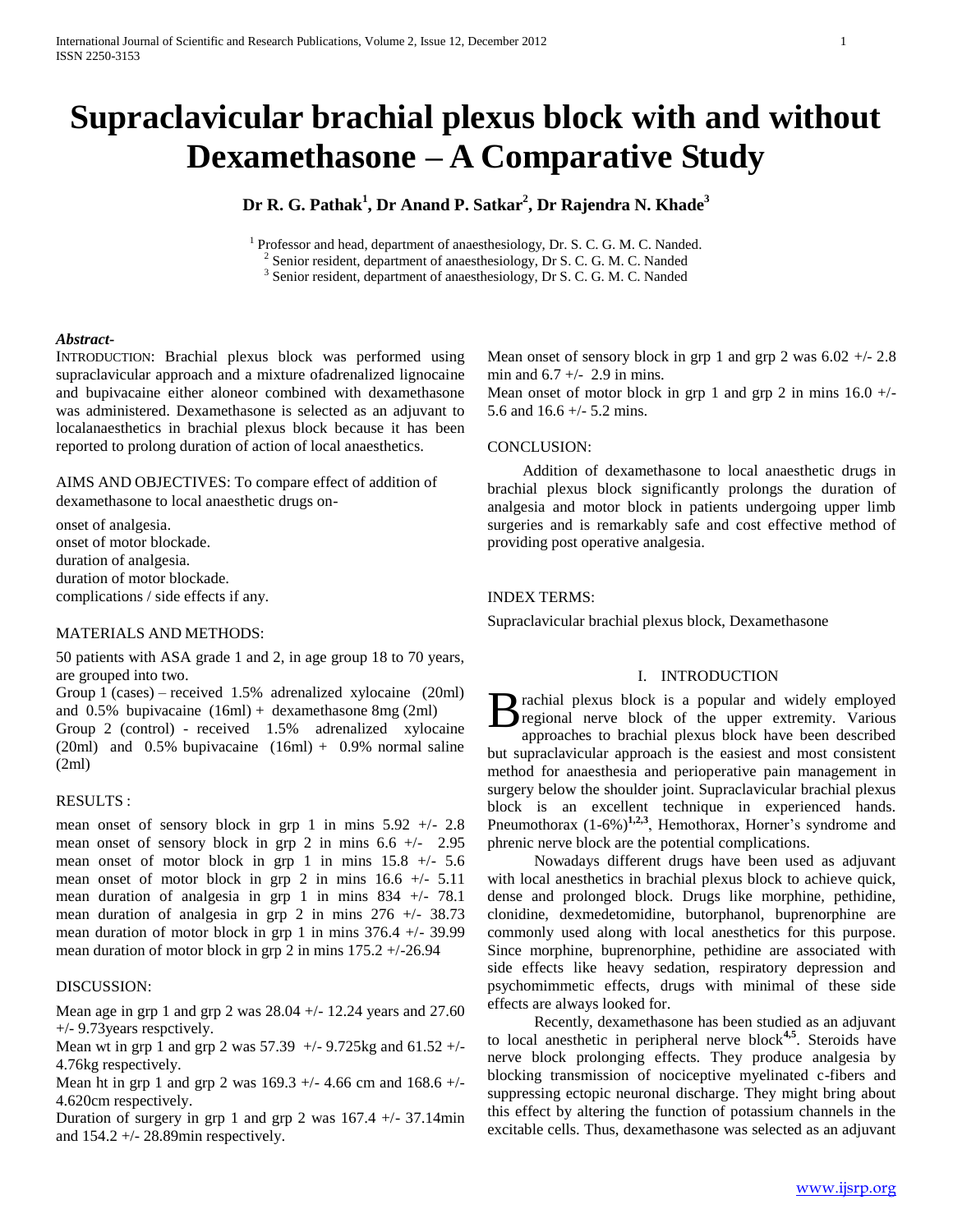to local anesthetics in brachial plexus block in our study because it has been reported to prolong duration of action of local anesthetics and respiratory depression is not a major problem.

 In a randomized, prospective, double blinded and controlled study, we included 50 patients of ASA grade 1-2 between age group 18-70 years undergoing upper limb surgery below shoulder joint. The brachial plexus block was performed using supraclavicular approach and a mixture of adrenalised lignocaine and bupivacaine either alone or combined with Dexamethasone was administered. The block was performed using a nerve locator in all cases. The onset and duration of analgesia and motor block and any complications were evaluated.

# II. AIMS AND OBJECTIVES

 To compare the effect of addition of dexamethasone and clonidine to local anesthetic drug in supraclavicular brachial plexus block on

Onset of analgesia

Onset of motor blockade

Duration of analgesia

Duration of motor blockade

Complications/ side effects if any

### III. METHODS AND MATERIALS

 After obtaining approval from hospital academic and ethics committee and written, informed valid consent, 50 patients were enrolled in the study. The study population included patients of either sex, ASA grade 1 and 2 in the age range of 18- 70 years. All patients were posted for upper extremity surgeries below the shoulder joint and received brachial plexus block by supraclavicular approach.

#### **Study design:**

 The study was a randomised, prospective, double blinded and controlled study.

#### **Inclusion criteria:**

- Age group 18-70 years
- ASA grade 1 and 2
- Upper limb surgery below shoulder joint (both elective and emergency surgery)

#### **Exclusion criteria:**

- Consent not given
- ASA Grade 3 and 4
- Any bleeding disorder and patient on anticoagulants
- Severe respiratory disease
- Neuro deficit involving brachial plexus
- Local infection at the injection site
- History of allergy to local anaesthetic
- Patients with a history of peptic ulcer disease, diabetes mellitus, hepatic or renal failure (contraindication to steroids)
- pregnant women

 Patients were randomly allocated to one of the two groups using a standard randomisation code.

 **Group Ι (cases):** Patients in this group received 1.5% adrenalized xylocaine (20ml) and 0.5% bupivacaine(16ml) plus dexamethasone 8mg(2ml) making a total volume of 38ml.

 **Group Џ (control):** Patients in this group received 1.5% adrenalized xylocaine (20ml) and 0.5% bupivacaine(16ml) plus 0.9% normal saline (2ml) making a total volume of 38ml. In each patient, thorough history was elicited. Patient was clinically examined in details and investigated.

#### **Investigations:**

Complete hemogram X-ray chest Blood urea nitrogen, Blood Sugar Electrocardiogram, if >40 years

## **Drug solution used and dosage:**

- Xylocaine 5% ampoule was used. 6ml of it was diluted to 20ml with 0.9% normal saline to make it 1.5%. Xylocaine was used in a dose not exceeding 7mg/kg.
- Adrenaline 100µg i.e. 0.1ml of 1:1000 Adrenaline to make a dilution of 1:200000 or 5µg/ml was taken with tuberculin syringe and added to xylocaine solution.
- Bupivacaine 0.5% ampoule was used. 16ml of it was taken in 20 ml syringe. It was used in the dose not exceeding 2mg/kg.
- Dexamethasone ampoule (4mg/ml; 2ml) was used. 2ml was added to xylocaine in group I patients.

 Total volume of solution in both groups was 38ml.Drug solutions was prepared by an independent anaesthesiologist not involved in the study.

#### **Monitoring:**

Standard monitors were attached-

- Pulse oximetry for saturation(SpO2)
- Cardio scope for rate and rhythm
- Manual blood pressure monitoring using sphygmomanometer

 An intravenous drip was started before undertaking the procedure which continued throughout the length of surgery. Vital parameters were observed throughout the procedure and oxygen at the rate of 2l/min administered through oxygen mask.

#### **Instruments:**

A set containing following was used:

- 1. Insulated Stimulator needle:
- 2. Peripheral nerve stimulator
- 3. ECG electrode.
- 4. Two 20 ml leurlock syringes.
- 5. Skin marker pencil
- 6. One tuberculin syringe of 1 ml.
- 7. Two stainless sterile bowls one each for iodine and spirit.
- 8. Sterile gauze pieces, one sterile swab holding forceps and one sterile drape.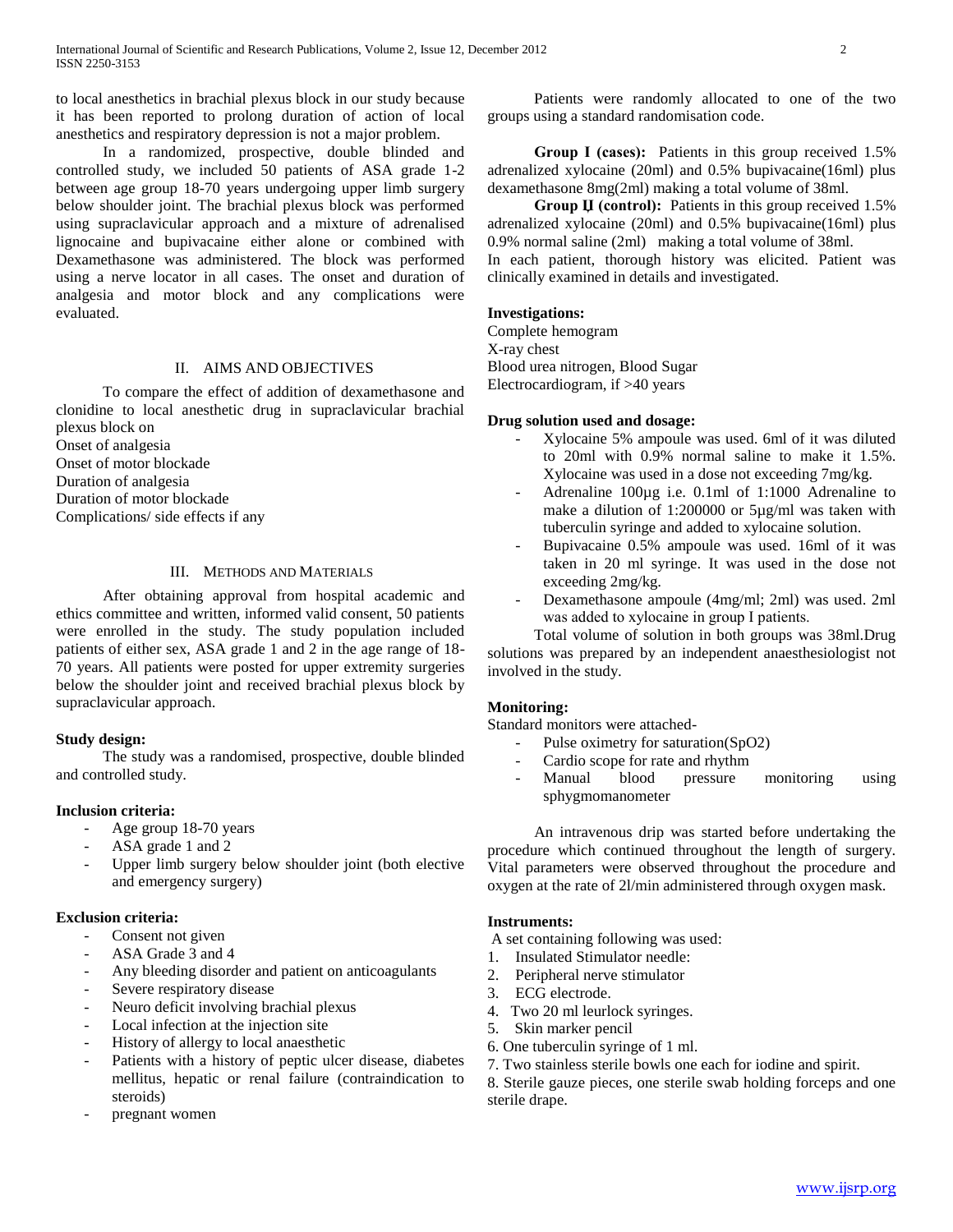#### **Technique of supraclavicular brachial plexus block:**

 The brachial plexus block was carried out after thorough explanation of the procedure and emphasising the need for patient cooperation.

 1) We used the classical approach to supraclavicular block using a single-injection, nerve-stimulator technique. The patient was asked to be in the dorsal recumbent position without a pillow, arms at his/her sides and head turned to side opposite to the one being blocked. Small pad was placed below bilateral shoulder. The patient was asked to lower the shoulder and flex the elbow, so that the forearm rests on his/her lap. The wrist was supinated so the palm of the hand faced the patient's face. This manoeuvre allowed for detection of any subtle finger movement produced by nerve stimulation

2) Part of neck was aseptically cleaned and draped.

 3) The operator stood on the side to be blocked so for a left side block the palpation was done with the left hand and the needle was manipulated with the right. For a right side block exactly the opposite was done so that operator manipulated the needle with the left hand and palpated with the right.

 4) With the patient in the above described position and the shoulder down, the lateral (posterior) border of the sternocleidomastoid(SCM) muscle was identified and followed distally to the point where it met the clavicle. The point of needle entrance was about 1 in (2.5 cm) lateral to the insertion of the SCM in the clavicle or one "thumb breadth" lateral to the SCM. Palpation of the subclavian artery at this site confirms the landmark. The palpating index finger was placed at this site.

 5) Local infiltration of 1ml of 2% lignocaine was given at the proposed puncture site.

 6) We used an insulated needle to perform this technique. The needle was connected to nerve locator by the electrodes and was properly grounded with the help of ECG lead. We started the stimulation with an intensity of 2.0 mA and a pulse width of 100 µs. Once the desired response was obtained – that is a muscle twitch of the fingers that is clearly visible - we started to decrease the current gradually upto 0.6mA. If still, we got the desired response the drug solution was injected. If the response was obtained at 0.4mA also, then the needle was repositioned again so as to get response at 0.6mA but not at 0.4mA.

 7) If we did not get adequate response or if reposition of the needle was necessary, the needle was withdrawn and the penetration angle was adjusted in the anteroposterior plane, either slightly more posterior or slightly more anterior, but always parallel to the midline. As a goal we aimed to elicit an isolated muscle twitch in all fingers either in flexion or extension.

 8) Following injection, area was massaged so as to help the solution to track along the plexus.

 9) The site of injection was sealed with a tincture benzoin seal.

 10) During the conduct of block and thereafter, the patient was observed vigilantly for any complications of the block and for the toxicity of the drugs injected.

#### **Figure 1**

Supraclvicular brachial plexus block



#### **Prevention of deleterious effects:**

 Following precautions were taken during conduct of the block-

 1) Repeated aspiration before injection to prevent intravascular spread.

 2) Administration of a test dose of 1-2 ml of adrenalized lignocaine solution to observe for cardiovascular or central nervous toxicity.

 3) Injection would be stopped immediately if early signs of toxicity appeared.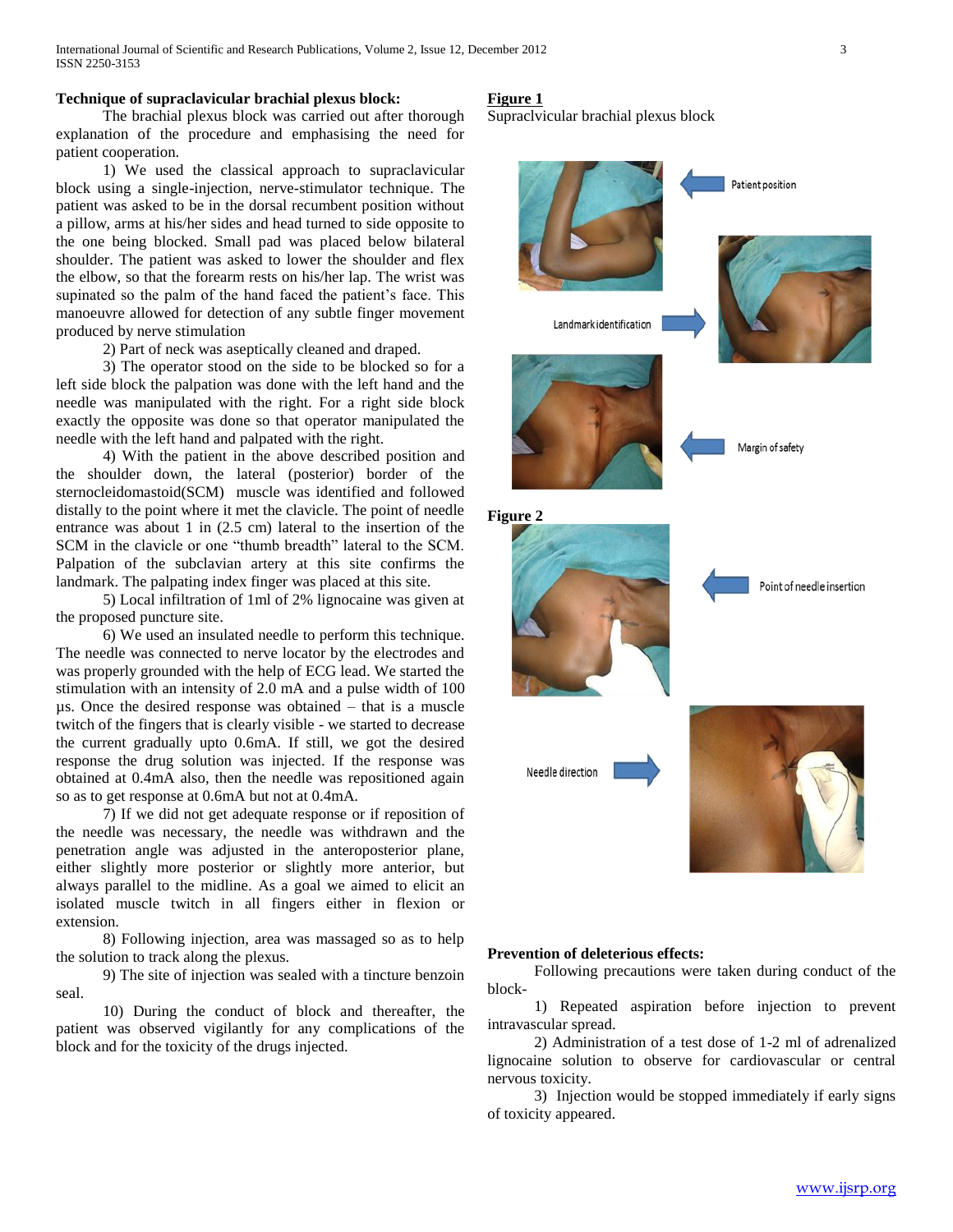# **The following parameters were studied:**

# **1) Onset of sensory block:**

 i.e. the time from injection to onset of analgesia in each of the major peripheral nerve distributions( ulnar, radial, medial and musculocutaneous). Sensory block was assessed by pinprick using the blunt end of a 27-gauge needle at 0, 2, 5, 10, 15, 20, and 30 min. Sensory block was graded according to the following scale:  $0 = no block (normal sensation), 1 = partial block$ (decreased sensation), and  $2 =$  complete block (no sensation).

# **2) Onset of motor block:**

 i.e. the time from injection to the inability of the patient to move his/her fingers or raise their hand. Motor block was measured at 0, 10, 20, and 30 min by assessing the following motor functions: flexion at the elbow (musculocutaneous nerve), extension of the elbow and the wrist (radial nerve), opposition of the thumb and index finger (median nerve), and opposition of the thumb and small finger (ulnar nerve). Motor block was graded according to the following scale:  $0 =$  no block (full muscle activity),  $1 =$  partial block (decreased muscle activity), and  $2 =$ complete block (no muscle activity).

#### **3) Duration of analgesia:**

 During the procedure, anaesthesia was considered satisfactory if the patient did not complain of any pain or discomfort and if no sedation was necessary.

 Post operative follow up was carried out in the recovery and post operative ward. The duration of analgesia was noted according to 0-10 visual analogue score (VAS) for pain at every half an hour for first 10 hours and then hourly till 24 hours.

 When the patients began to experience the worst pain (VAS =8-10), it was considered that analgesic action of the drugs was terminated and rescue analgesic (IM Diclofenac 1-1.5mg/kg) given.

#### **4) Duration of motor block:**

 The duration of motor block postoperatively was assessed every hourly by asking the patients to move their fingers and to see whether they are able raise the hand or not. This time was recorded and taken as cessation of motor block effect.

#### **5) Possible side effects of brachial plexus block:**

 Incidence of drowsiness, pruritus, nausea/vomiting, Horner's syndrome, phrenic nerve palsy, pneumothorax, respiratory depression and sign and symptoms for local anaesthetic toxicity were looked for and noted, if any.

 The above assessments were carried out by the principal investigator who was blinded to the drugs administered in the plexus block.

#### **Management of unsuccessful block:**

 In the circumstance of inadequate or patchy action of the block, the block would be supplemented with general anaesthesia.

 If in case surgery was unduly prolonged and the effect of the block wore off, rescue analgesia with IV propofol or IV ketamine would be given.

#### **Statistical analysis :**

 The data obtained in this study was analysed using unpaired 't' test which gives p value to be applied as follows :

If  $p > 0.05$ , it means that there is no significant difference between the means of two groups studied.

- If  $p=0.05$ , it indicates that there is a significant difference at 5% level of significance. ( i.e. out of 100, in 95 cases there is a significant difference).
- If  $p$ < 0.01, it indicates that the data is significant at 1% level of significance ( i.e. out of 100, in 99 cases there is a significant difference). If  $p<0.001$ , it is highly significant

# IV. RESULTS

# **TABLE 1**

| Groups         | Group1 |        | Group <sub>2</sub> |        | P value |
|----------------|--------|--------|--------------------|--------|---------|
| Mean           | 28.04  |        | 12.24              |        | >0.05   |
| age(years)     |        |        |                    |        |         |
| Duration<br>of | 167.4  |        | 154.2              |        | > 0.05  |
| surgery(min)   |        |        |                    |        |         |
| Weight(kg)     | 57.39  |        | 61.52              |        | >0.05   |
| Height(cm)     | 169    |        | 168                |        | >0.05   |
| <b>Sex</b>     | Male   | Female | Male               | Female | >0.05   |
| distribution   | 15     | 10     | 14                 |        |         |

**TABLE 2.**

| Groups           | Group1 | Group <sub>2</sub> | P value       |
|------------------|--------|--------------------|---------------|
| Onset of sensory | 5.92   | 6.6                | 0.4101(>0.05) |
| block(min)       |        |                    |               |
| Onset of motor   | 15.8   | 16.6               | 0.6005(>0.05) |
| block(min)       |        |                    |               |
| Duration<br>οf   | 834    | 276                | < 0.0001      |
| analgesia(min)   |        |                    |               |
| Duration<br>of   | 376    | 175                | < 0.0001      |
| motor            |        |                    |               |
| block(min)       |        |                    |               |

mean onset of sensory block in grp 1 in mins  $5.92 +/- 2.8$ mean onset of sensory block in grp 2 in mins  $6.6 +/- 2.95$ mean onset of motor block in grp 1 in mins 15.8 +/- 5.6 mean onset of motor block in grp 2 in mins  $16.6 +/- 5.11$ mean duration of analgesia in grp 1 in mins  $834 +/- 78.1$ mean duration of analgesia in grp 2 in mins 276 +/- 38.73 mean duration of motor block in grp 1 in mins 376.4 +/- 39.99 mean duration of motor block in grp 2 in mins 175.2 +/-26.94

#### V. DISCUSSION

 Although general anesthesia continues to be used for most of the surgical procedures, regional anesthesia has been increasing in popularity in recent years. This is mainly because of the fact that the regional anesthesia techniques can be utilized for analgesia not only during the operative period, but during the postoperative period as well and avoids complications of general anaesthesia.

 The brachial plexus block consists of injecting local analgesic drugs in the fascial spaces surrounding the nerve plexus, thereby blocking the autonomic, sensory and motor fibres supplying the upper extremity. It is a simple, safe and effective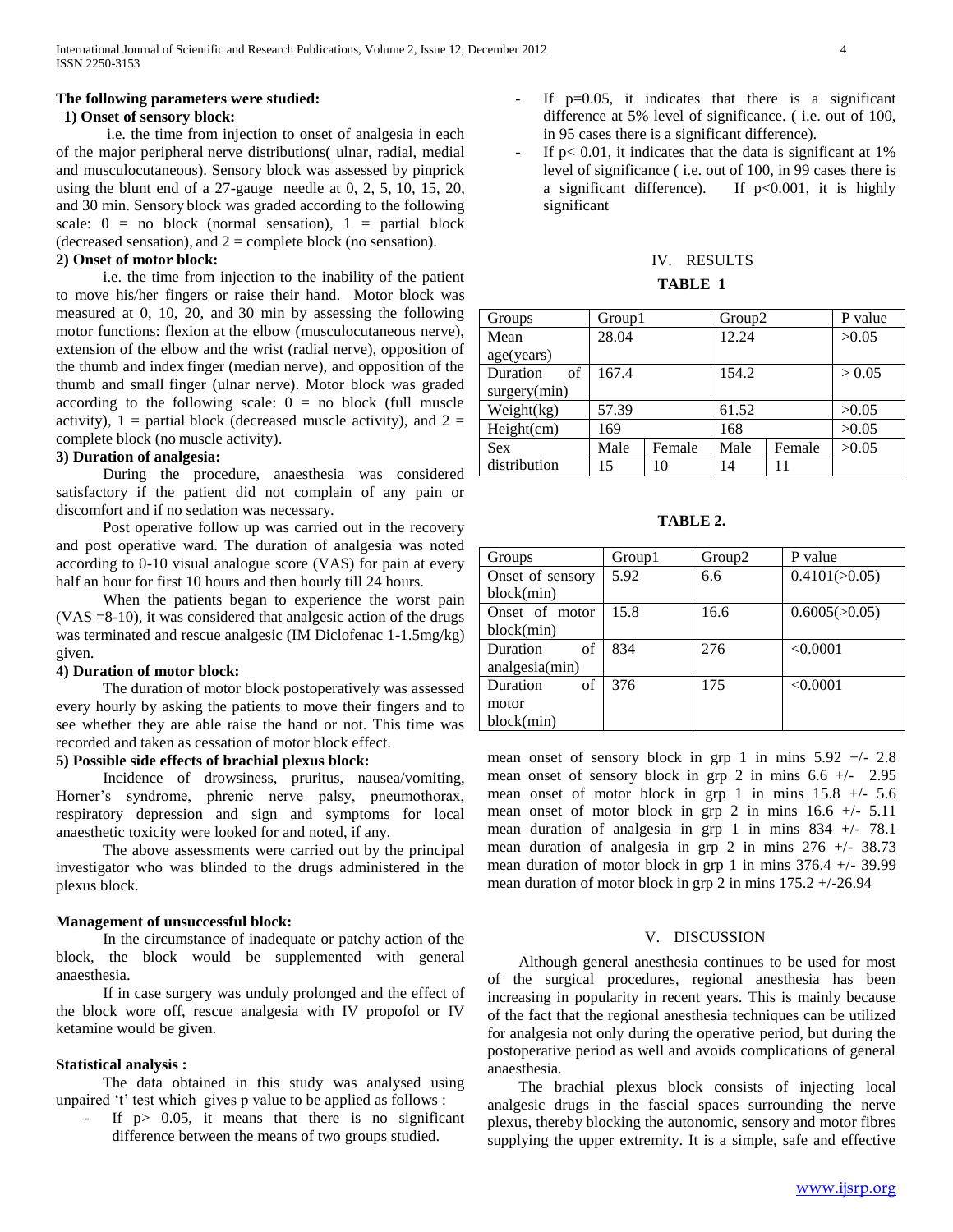technique of anesthesia having distinct advantages over general and intravenous regional anesthesia. A regional technique should always be considered whenever general condition of the patient is poor, or the patient is not adequately prepared or in the presence of associated conditions like uncontrolled diabetes, cardiovascular or respiratory diseases. It is also useful when the patient prefers to retain his consciousness during surgery and when it is important for the patient to remain ambulatory.

 Advantages of brachial plexus block compared with general anaesthesia are –

- 1) Early discharge for outpatients
- 2) Smooth transition to pain control
- 3) Increased blood flow to extremity
- 4) Less nausea and vomiting
- 5) Less drowsiness
- 6) Tracheal intubation not required

 We had selected supraclavicular approach to brachial plexus block. Supraclavicular brachial plexus block is widely employed regional nerve block to provide anaesthesia and analgesia for the upper extremity surgery. Supraclavicular block provides a rapid, dense and predictable anesthesia of the entire upper extremity in the most consistent manner of any brachial plexus technique. It is the most effective block for all the portions of the upper extremity and is carried out at the "division" level of the brachial plexus; with high volume the "trunk" level of the plexus may also be blocked in this approach<sup>1,2,3</sup>. Perhaps that is why there is often little or no sparing of peripheral nerve if an "adequate" paresthesia or stimulation is obtained.

 The alleviation of the suffering is of course a primary concern of the anaesthesiologist. Any method of postoperative pain relief must meet three basic criteria. It should be effective, safe, and feasible. Currently available local anesthetics can provide analgesia for limited period of time when used as single injection. To extend the analgesia period beyond the operating rooms, various methods have been tried with the aim of prolonging the local anaesthetic action, like continuous infusion of local anesthetics via indwelling catheters, use of different additives in local anaesthetics.

 In our study, dexamethasone was used as adjuvant in local anesthetic. Our study was a randomised, prospective, double blinded and controlled study. Fifty patients posted for upper limb surgeries below shoulder joint were given brachial plexus block by supraclavicular approach. The patients were randomly allocated into two groups using standard randomisation code. The group Ι (cases or study group) received 1.5% adrenalized xylocaine (20ml) and 0.5% bupivacaine (16ml) plus dexamethasone 8mg(2ml) making a total volume of 38ml. The group II (control group) received 1.5% adrenalized xylocaine (20ml) and 0.5% bupivacaine (16ml) plus 0.9% normal saline (2ml) making a total volume of 38ml.

 Five patients (three patients in control group and two patients in study group) failed to achieve satisfactory levels of anaesthesia and required induction of general anaesthesia. They were excluded from the study.

 The assessment of onset and duration of block was carried out by the principal investigator who was blinded to the drugs administered in the block.

 In our study, the mean age of patients in group Ι was 28.04  $\pm$  12.24 years. Mean age of patients in group U was 27.60  $\pm$ 9.734 years. Using unpaired't' test; there was no significant difference in the two groups statistically ( $p > 0.05$ ). (Table 1)

 Mean weight of the patients in group Ι and group Џ were  $57.39 \pm 9.725$  and  $61.52 \pm 4.76$  kgs respectively. Mean height of the patients n group I and group Џ were  $169.3 \pm 4.668$  and  $168.6$  $\pm$  4.620. This was not statistically significant (p > 0.05). (Table 1)

 There were more male patients than female in both the groups. There was no significant difference regarding the sex distribution between two groups. (Table 1)

In group I, mean duration of surgery was  $167.4 \pm 37.14$ minutes. While in group  $\mu$  it was 154.2  $\pm$  28.89 minutes. Thus the duration of surgery was similar in both the groups ( $p > 0.05$ ). (Table 1)

 So there was random allocation of the patients in the two groups and both the groups were statistically alike. Thus bias in patient selection was excluded.

The mean onset of sensory block in minutes was  $5.92 \pm$ 2.827 and  $6.6 \pm 2.958$  in group  $\mu$  (p = 0.4101). (Table 2) The mean onset of motor block in minutes in group I and group

U was  $15.8 \pm 5.605$  and  $16.6 \pm 5.115$  respectively (p = 0.6005). (Table 2)

Both these data were not significant statistically as  $p > 0.05$ . So our study showed that there was no significant difference in the onset time of sensory and motor block between two groups.

 In one study by **Shrestha BR, Maharjan SK, Tabedar S<sup>4</sup>** onset of action was 10-30 minutes in local anesthetic group (mean  $18.15 \pm 4.25$ ) and 10-20 minutes (mean  $14.5 \pm 2.10$ ) in the local anesthetic plus steroid group. They found statistically significant difference between two groups.

 However another study by **Ali Movafegh, Mehran Razazian, Fatemeh Hajimaohamadi et al<sup>5</sup>** found that the onset time of sensory and motor blockade was similar in both the groups. Our study also showed that dexamethasone does not produce significant difference in the onset time of sensory and motor block.

 In our study, the mean duration of analgesia in group Ι was 834  $\pm$  78.1 minutes whereas in group U it was 276  $\pm$  38.73 minutes  $(p < 0.0001)$ . (Table 2) And the mean duration of motor block in group I and group Џ were  $376.4 \pm 39.99$  and  $175.2 \pm 1$ 26.94 minutes respectively ( $p < 0.0001$ ). (Table 2) Both these data's were highly significant statistically which showed that both the duration of analgesia and motor block were significantly prolonged compared to the control group.

 Several studies have shown that addition 4-8 mg of dexamethasone to local anesthetics effectively and significantly prolongs the duration of analgesia.

In a study by **Castillo J, Curley J, Hotz J et al**<sup>6</sup> a prolonged percutaneous block of sciatic nerve in rat using bupivacaine – dexamethasone microspheres was demonstrated.

 **Kathrine Holte, Mads U. Werner, Peter G. Lacouture et al7** found that addition of small amounts of dexamethasone to bupivacaine incorporated in microcapsules prolonged local analgesia compared with microcapsules with plain bupivacaine after subcutaneous administration in humans.

 In another study by **Droger C, Benziger D, Gao F, Berde CB<sup>8</sup>** it was found that incorporation of dexamethasone into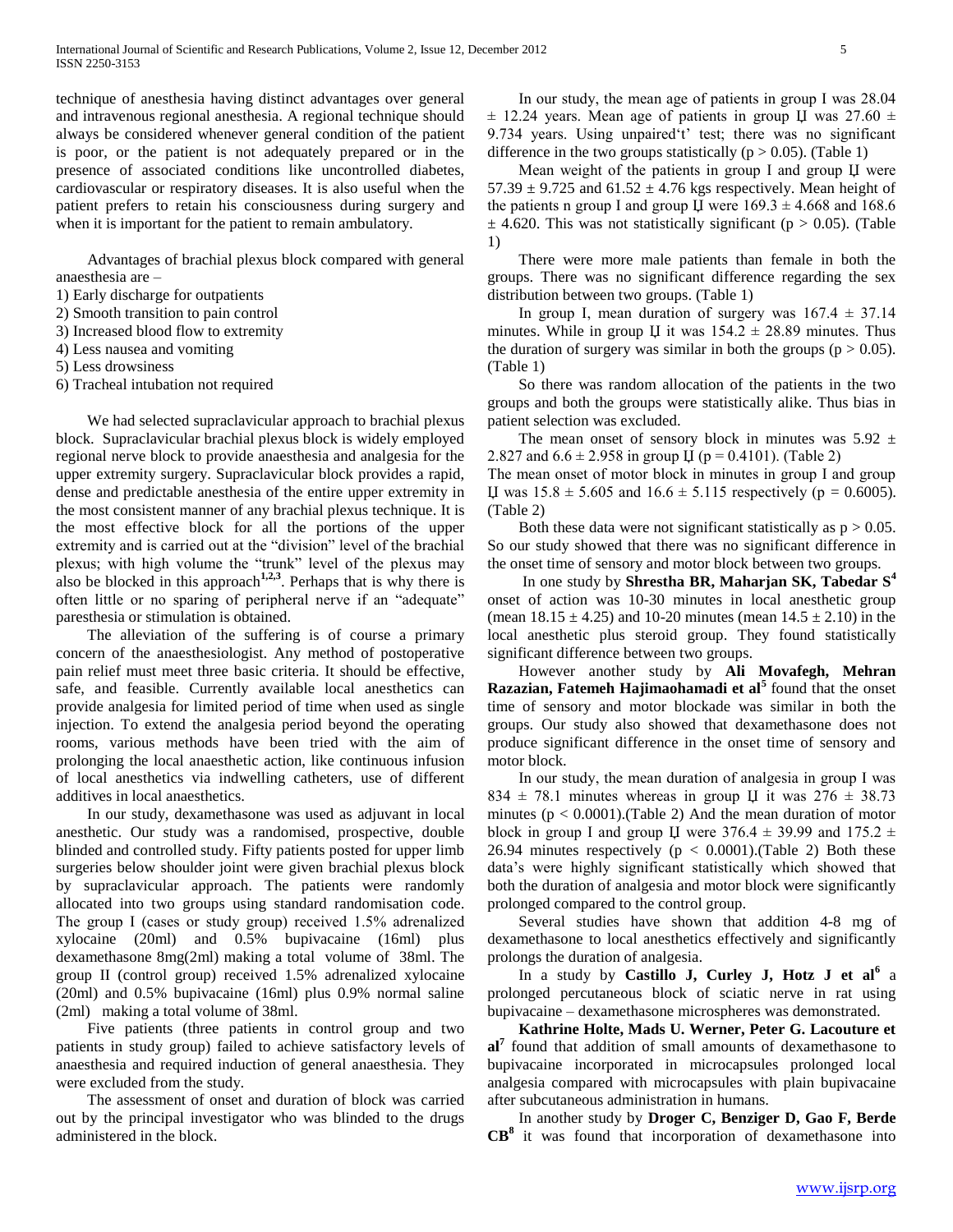bupivacaine microspheres significantly prolonged intercostal nerve block in sheep. These authors believe that there is a causative relationship between the suppression of inflammation and the remarkably longer duration of effect.

 **Kopacz DJ, Lacouture PG, Wu D et al<sup>9</sup>** also reported that the intercostal injection of dexamethasone- containing bupivacaine microspheres produces a prolonged duration of anaesthesia and analgesia.

 **Estebe IP, Le corry P, Clement R, Duplessis L et al<sup>10</sup>** studied the effect of dexamethasone on motor brachial plexus block with bupivacaine and with bupivacaine-loaded microspheres in a sheep model and found that the incorporation of dexamethasone in bupivacaine-loaded microspheres dramatically increases the duration of action.

 Other preliminary data suggest that methylprednisolone can increase the duration of sensory and motor block. In a study by **Stan T, Goodman E, Cardida B, Curtis RH<sup>11</sup>** the patients were divided into 2 groups to receive solutions containing 20 mL mepivacaine, 20 mL bupivacaine, 0.2 mL epinephrine, and, in one group, 40 mg methylprednisolone was added to this solution. The authors found that the duration of sensory analgesia (23 hours versus 16 hours;  $P < 0.01$ ) and motor block (19 hours versus 13 hours;  $p < 0.001$ ) were significantly longer in the steroid group. The authors believed that the applicability of these findings to clinical practice should be verified in a randomized prospective clinical trial.

 One such randomised prospective trial was done by **Shrestha BR, Maharjan SK, Tabedar S<sup>4</sup> .** In their study forty patients undergoing arm, forearm and hand surgeries were randomly selected. The forty patients were divided in two groups of 20 each. In-group one, a brachial plexus block was done with 40-50 ml of local anesthetic with 1:200,000 adrenaline and in the other group the block was performed with the same amount of local anesthetic with dexamethasone. The authors found that there was significant faster onset of action  $(14.5 \pm 2.10 \text{ minutes})$ verses  $18.15 \pm 4.25$  minutes;  $p<0.05$ ) and prolonged duration of analgesia (12.75  $\pm$  5.33 hours verses 3.16  $\pm$  0.48 hours; *p* = 0.00) in the dexamethasone group than in the other group.

 **Ali Movafegh, Mehran Razazian, Fatemeh Hajimaohamadi, and Alipasha Meysamie<sup>5</sup>** did a prospective, randomized, double-blind study to evaluate the effect of dexamethasone added to lidocaine on the onset and duration of axillary brachial plexus block. Sixty patients scheduled for elective hand and forearm surgery under axillary brachial plexus block were randomly allocated to receive either 34 mL lidocaine 1.5% with 2 mL of isotonic saline chloride (control group, *n* = 30) or 34 mL lidocaine 1.5% with 2 mL of dexamethasone (8 mg) (dexamethasone group, *n* = 30). Neither epinephrine nor bicarbonate was added to the treatment mixture. They used a nerve stimulator in all of the patients. They found that the duration of surgery and the onset times of sensory and motor block were similar in the two groups. The duration of sensory  $(242 \pm 76 \text{ versus } 98 \pm 33 \text{ min})$  and motor  $(310 \pm 81 \text{ versus } 130 \pm 13)$ 31 min) blockade were significantly longer in the dexamethasone than in the control group ( $P < 0.01$ ).

 Although corticosteroids have been used successfully for postoperative pain relief in oral, general, and orthopaedic surgery<sup>12,13</sup>, other studies have not corroborated these reports<sup>14,15</sup>.

 The mechanism of the analgesia induced by corticosteroids is not fully understood. This effect is suspected to be mediated by their anti-inflammatory or immune-suppressive effects**16,17**. The use of corticosteroids as an adjuvant to local anaesthetic for peripheral nerve blocks rarely has been described, and its mechanism of action is not clearly understood. Corticosteroids cause skin vasoconstriction on topical application. The vasoconstriction effects of topical steroids are mediated by occupancy of classical glucocorticoid receptors rather than by nonspecific pharmacological mechanisms**16,17**. According to the traditional theory of steroid action, steroids bind to intracellular receptors and modulate nuclear transcription. However, dexamethasone produced a relatively rapid effect which cannot be explained by the above mechanism**<sup>18</sup>**. Therefore, vasoconstriction, the presumed mechanism of action for epinephrine's adjunctive effect on local anaesthetics, is probably not responsible for block prolongation by dexamethasone. Corticosteroids may have a local effect on the nerve; the dexamethasone effect may be related to this action<sup>19</sup>.

 Many authors believe that the block prolonging effect of dexamethasone is due to its local action and not a systemic one**<sup>8</sup>** . They found that steroids produce analgesia by blocking transmission in nociceptive c-fibres and suppressing ectopic neuronal discharge. Local application of methylprednisolone has been found to block transmission in c-fibres but not in *a* and *B*  fibres**<sup>20</sup>**. The effect was reversible, suggesting a direct membrane action of steroids. Steroids might bring about this effect by altering the function of potassium channels in the excitable cells.**21,22,23,24**

 There are others who believe that analgesic properties of corticosteroids are the result of their systemic effect<sup>13,14</sup>.

 The safety of dexamethasone use in a nerve sheath may raise some concerns. In animal experiments, repeated intrathecal injections of small-dose betamethasone**<sup>25</sup>** and triamecilonon acetate**<sup>26</sup>** did not induce spinal neurotoxicity. In one study, after approximately 2000 intrathecal injections of dexamethasone (8 mg) in 200 patients for treatment of posttraumatic visual disturbance, no neurological disorders were found at 1-month follow up**<sup>27</sup>**. Nerve injury is a rare complication of dexamethasone injection, and it usually occurs in the context of needle trauma**28,29** .

 Indeed in our study, one side effect which was observed was one case of Horner's syndrome. It is a known complication of supraclavicular block and it subsided as the effect of block wore off.

 The dose of dexamethasone as an adjuvant to local anaesthetics for peripheral nerve block has not been described; we used a dose of 8 mg because administration of this dose seems to be safe in adults. Adverse effects with a single dose of dexamethasone are probably extremely rare and minor in nature, and previous studies have demonstrated that short-term (< 24 hours) use of dexamethasone was safe**15,30** .

 Offering the pain free period to the patient during postoperative time is essential on humanitarian grounds. Besides it eliminates the stress response to surgery and helps in smoother transition of the patient from surgery to the routine preoperative state.

 Thus, our study has shown that addition of dexamethasone to a mixture of local anesthetics in the brachial plexus block,